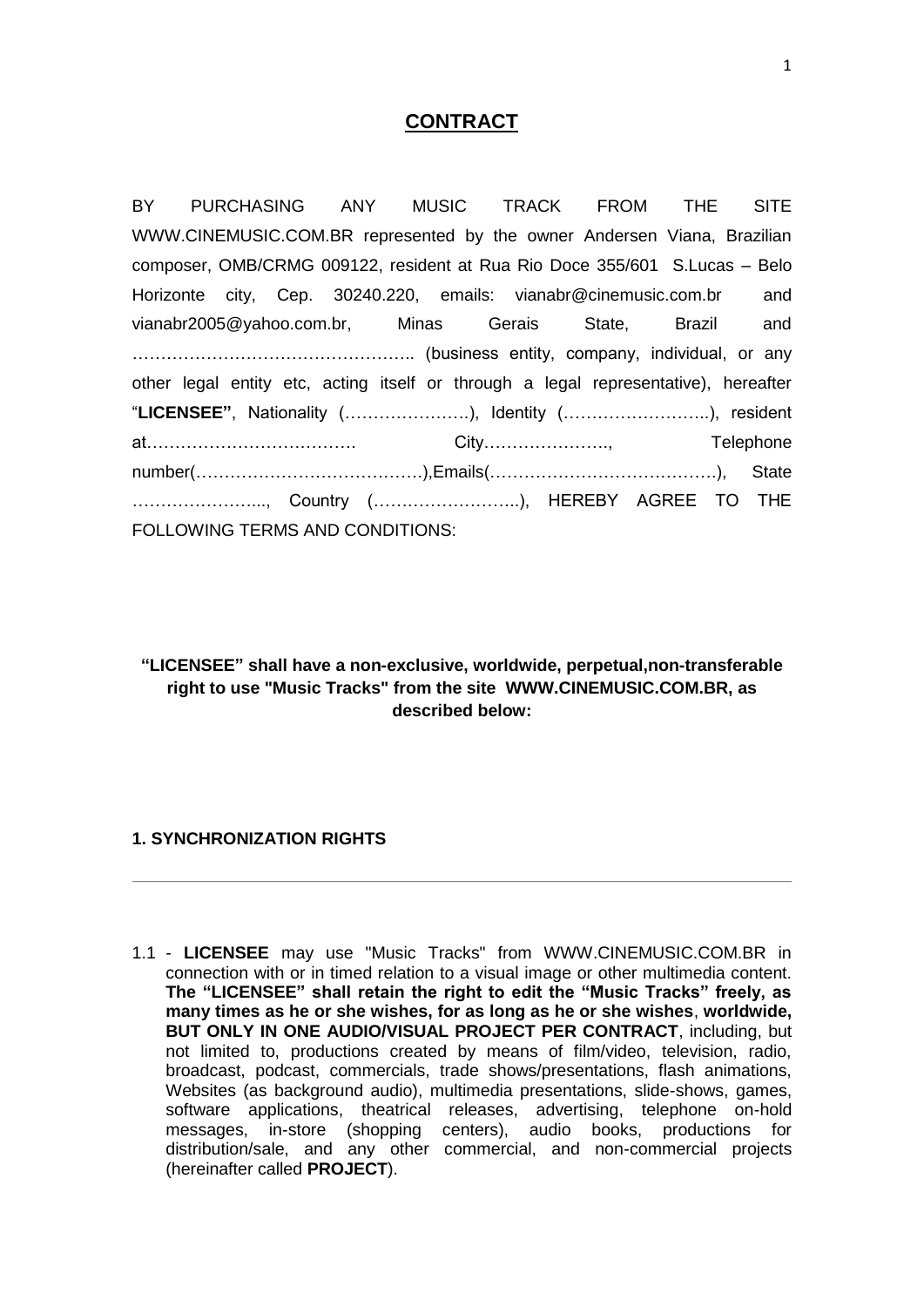# **2. MECHANICAL RIGHTS, MASS PRODUCTION, and DISTRIBUTION**

2.2 - **LICENSEE** may produce and sell, distribute, offer for downloads, or donate up to 1,000 copies/units of any **PROJECT** containing "Music Tracks" from the site.

2.3 - Distribution of the PROJECT via Internet/Intranet (**Free** remote access, or streaming, i.e. You Tube videos, website background music, online games, etc.)**.**

2.4 - The use of "Music Tracks" in "Paid Online Projects" or "Paid Streaming" (e.g., paid online games/courses/podcasts, etc.), for which customers pay to play/access/view and for which fees are collected and the number of sales of the **PROJECT** shall include up to 7,000 access.

2.5 - Commercially released Films and "theatrical releases general/mass public where a fee is collected".

**Any case that should surpass the limits described above (Clauses 2.2, 2.4, and 2.5) shall be considered within an "Adendum" to this CONTRACT or a new contract** shall be drafted. **In this case, the client must write a letter to WWW.CINEMUSIC.COM.BR requesting further details***.*

# **3. PUBLIC PERFORMANCE RIGHTS and BROADCASTING**

3.1 - LICENSEE may use "Music Tracks" in local and regional TV/radio broadcast projects, i.e. TV/radio commercials, promotional broadcasts, any audio/visual projects that are broadcast through any kind of TV/radio/cable networks (including, but not limited to, films, documentaries, video programs, TV shows, etc.).

3.2 - Use in local, regional, national and worldwide radio/TV public and/or private advertisements, shall require the drafting of a **new contract.**

3.3 - **LICENSEE** may use "Music Tracks" as background audio in restaurants, hotels, shopping centers, concert shows, etc., so long as the recognition regarding the name of the piece and the ownership of the music is duly given to the composer, Andersen Viana, when possible or required.

3.4 - Film and theatrical festivals are covered by the CONTRACT, and **LICENSEE** may use "Music Tracks" in films and theatrical releases that are participating in competitions and festivals.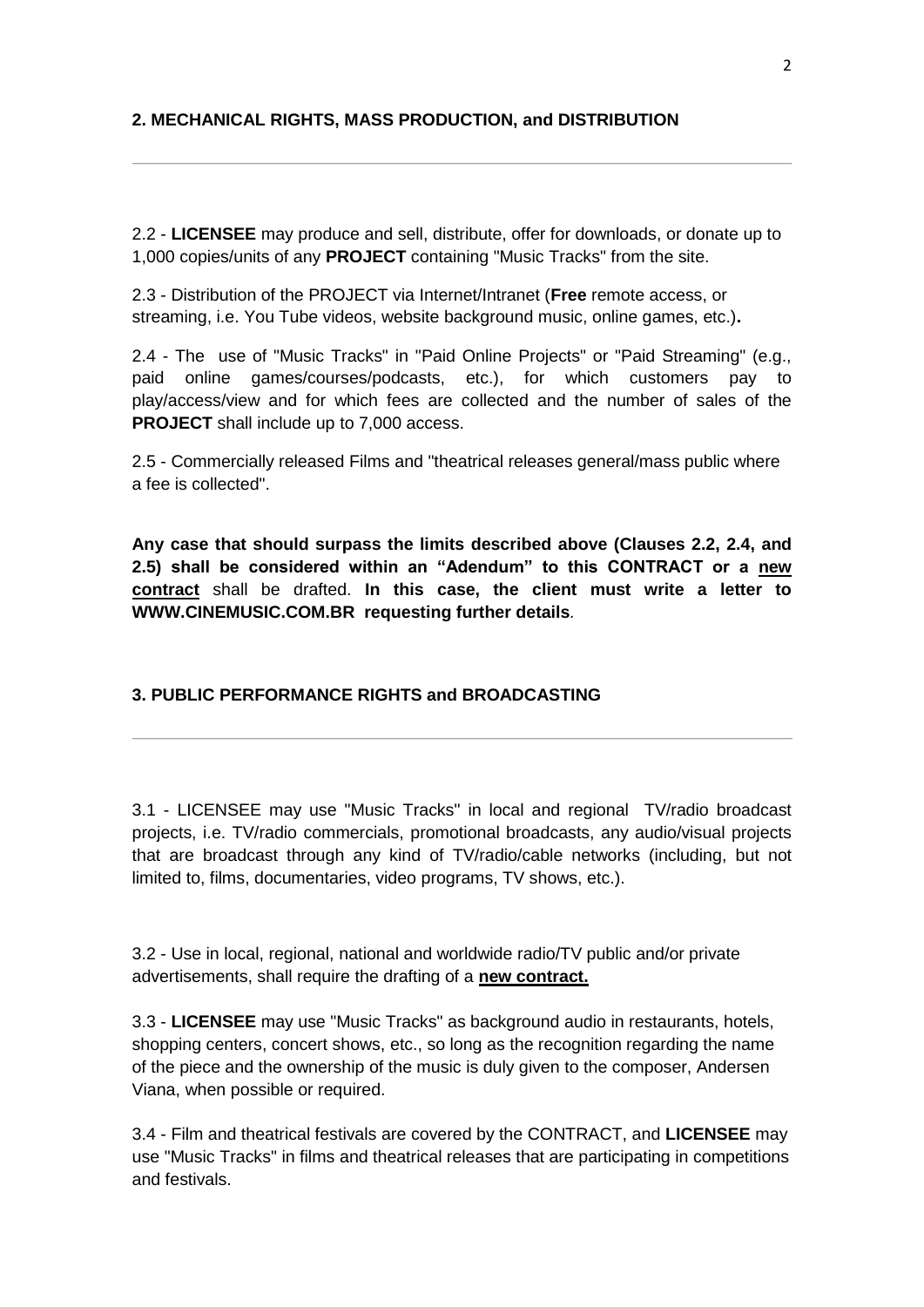However, the use in commercially released films and theatrical releases that are shown to the general/mass public and where MONEY is collected; requires filling in and submitting a [cue sheet](http://www.neosounds.com/?mod=info&modfile=cue_sheet) (reporting use of music) to a local [Performing Rights](http://www.neosounds.com/?mod=info&modfile=cue_sheet)  [Organization](http://www.neosounds.com/?mod=info&modfile=cue_sheet) (hereafter "PRO") or providing a broadcaster with the proper cue-sheet. No additional fees are associated with submission of cue sheets for producers. Please note: cue-sheet submissions are required for "Music Tracks" registered with a PRO by a composer Andersen Viana (ASSIM-SP).

# **4. INTERNET**

**LICENSEE** may use "Music Tracks" as background audio for his/her Web/Flash sites, Podcasts, Web games, Web applications, Web courses, Internet videos (You Tube, Vimeo, MetaCafe, Google Video, MySpace, etc.), as well as other applications that are either known or still to be developed. However, **LICENSEE** may not provide "Music Tracks" for download or streaming as the "sole content."

### **5. ON-HOLD**

**LICENSEE** may install and use "Music Tracks" as On-Hold audio and play such a clip to his/her clients/customers/callers. However, **LICENSEE** may not install/incorporate "Music Tracks" into its commercially produced and released on-hold systems that are sold to other individuals or companies. Such usage is licensed separately by contacting WWW.CINEMUSIC.COM.BR. Please note: in some cases playing music through onhold systems may require filling of cue sheets to appropriate agencies.

# **6. AUDIO BOOKS / AUDIO COURSES / AUDIO TRAININGS**

**LICENSEE** may use "Music Tracks" for creating any type of audio books, audio courses, meditation/healing/aerobics/training, and similar tapes/CDs/DVDs, Flash drives, etc. However, "Music Tracks" may not be used as a stand-alone element/audio track in such projects. At least spoken words/voice must be added to/mixed with/overdubbed in "Music Tracks".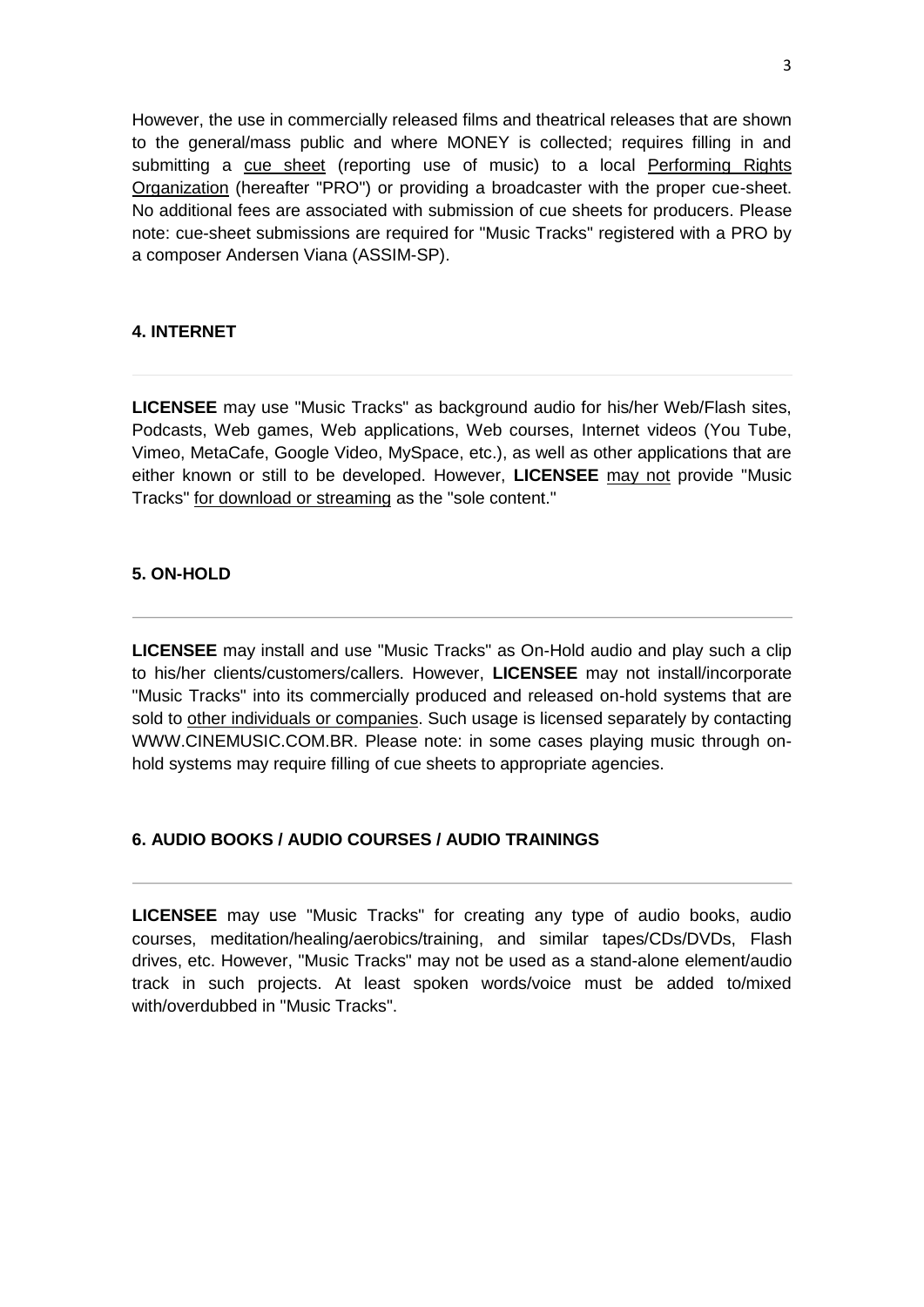#### **7. EDITING MUSIC TRACKS / DERIVED WORKS**

**LICENSEE** may freely edit or alter "Music Tracks" (crop, lengthen, shorten, fade, pitch, filter, loop, add sound effects, etc.) to fit the requirements of his/her **PROJECT**. If such a modification or alteration constitutes a derivative work (a work based upon "Music Tracks"), **LICENSEE** shall not acquire any copyright ownership or equivalent rights in or to any of the "Music Tracks", and **LICENSEE** shall use such derivative work only in accordance with this CONTRACT.

#### **8. PROHIBITED USES**

LICENSEE **shall not** transfer the rights or sub-license and shall not sell, resell, present, lease, lend, distribute, copy (except for the backup copy), share, provide for downloads, and/or transfer "Music Tracks" to any other individual or other company. LICENSEE shall not use/include "Music Tracks" in different types of music compilations, such as music compilations, CDs/DVDs, Flash drives, Internet, ecc., where "Music Tracks" are stand-alone elements. LICENSEE shall also not use or redistribute "Music Tracks" as a part of Web site templates offered to multiple endusers, not use or redistribute "Music Tracks" as a part of telephone or mobile phone ring tones, nor incorporate "Music Tracks" into any hardware system. Such use can be licensed separately by contacting WWW.CINEMUSIC.COM.BR.

#### **9. REFUND**

WWW.CINEMUSIC.COM.BR is unable to accept cancellation of any orders for digital downloads, nor to offer any refund for such orders, once the download link has been sent to the LICENSEE as "Music Tracks" at **44.1 Hz 16 bits**. Each of the "Music Tracks" has a preview that is available for evaluation before purchasing (**MP3 44.1 Hz - 112 Kbps**) and that clearly demonstrates the content of each item, thereby providing the **LICENSEE** with a clear understanding of what he/she is purchasing.

# **10. COPYRIGHT**

10.1 - "Music Tracks" from WWW.CINEMUSIC.COM.BR are copyrighted and protected under various laws – both nationally and internationally, through International Treaties, and under other applicable laws in all countries – and shall remain the sole and exclusive property of its respective copyright owner: Andersen Viana.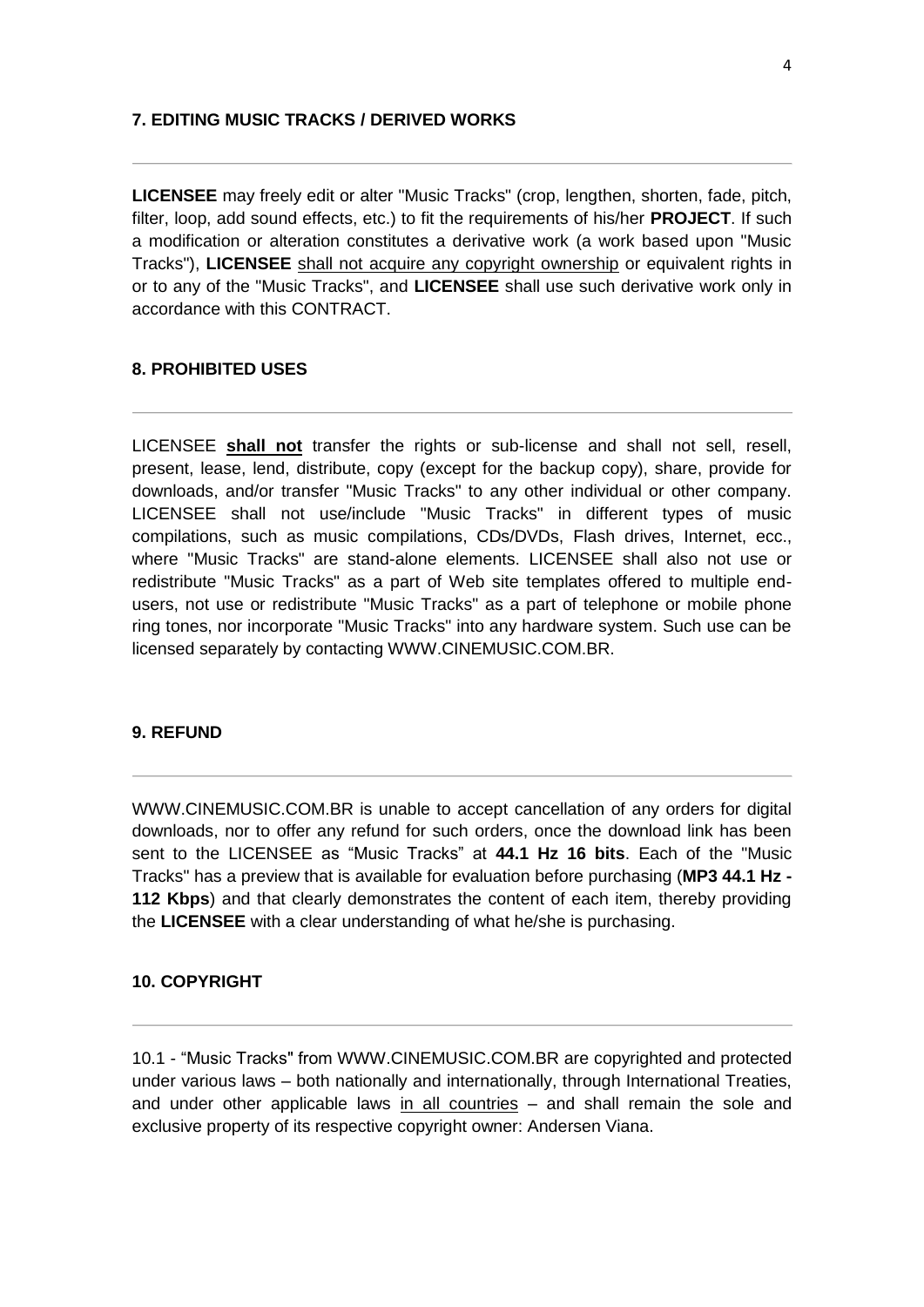10.2 - Accordingly with the media used, "Licensee" agrees to mention on the "Project" the following:

## *Music by [www.cinemusic.com.br](http://www.cinemusic.com.br/)*

### **11. INDEMNIFICATION**

11.1 – In case of violation of the clause 10.2 by the "Licensee", the composer Andersen Viana, will receive a sum of 10 (ten) times the total paid by the "Licensee" in his (her) "Project".

# **12. GUARANTEES**

WWW.CINEMUSIC.COM.BR represents and guarantees that it has full authority to grant all the rights contemplated by the license terms and that it has obtained all necessary permissions from all the musicians and orchestras that have participated in WWW.CINEMUSIC.COM.BR list of "Music Tracks", to grant such rights to the **LICENSEE**.

## **13. THE PROJECT**

Numbers and names of "Music Tracks":

1 ........................................................................................................................................... 2 ........................................................................................................................................... 3 ........................................................................................................................................... 4 ........................................................................................................................................... 5 ........................................................................................................................................... 6 ........................................................................................................................................... 7 ........................................................................................................................................... 8 ...........................................................................................................................................